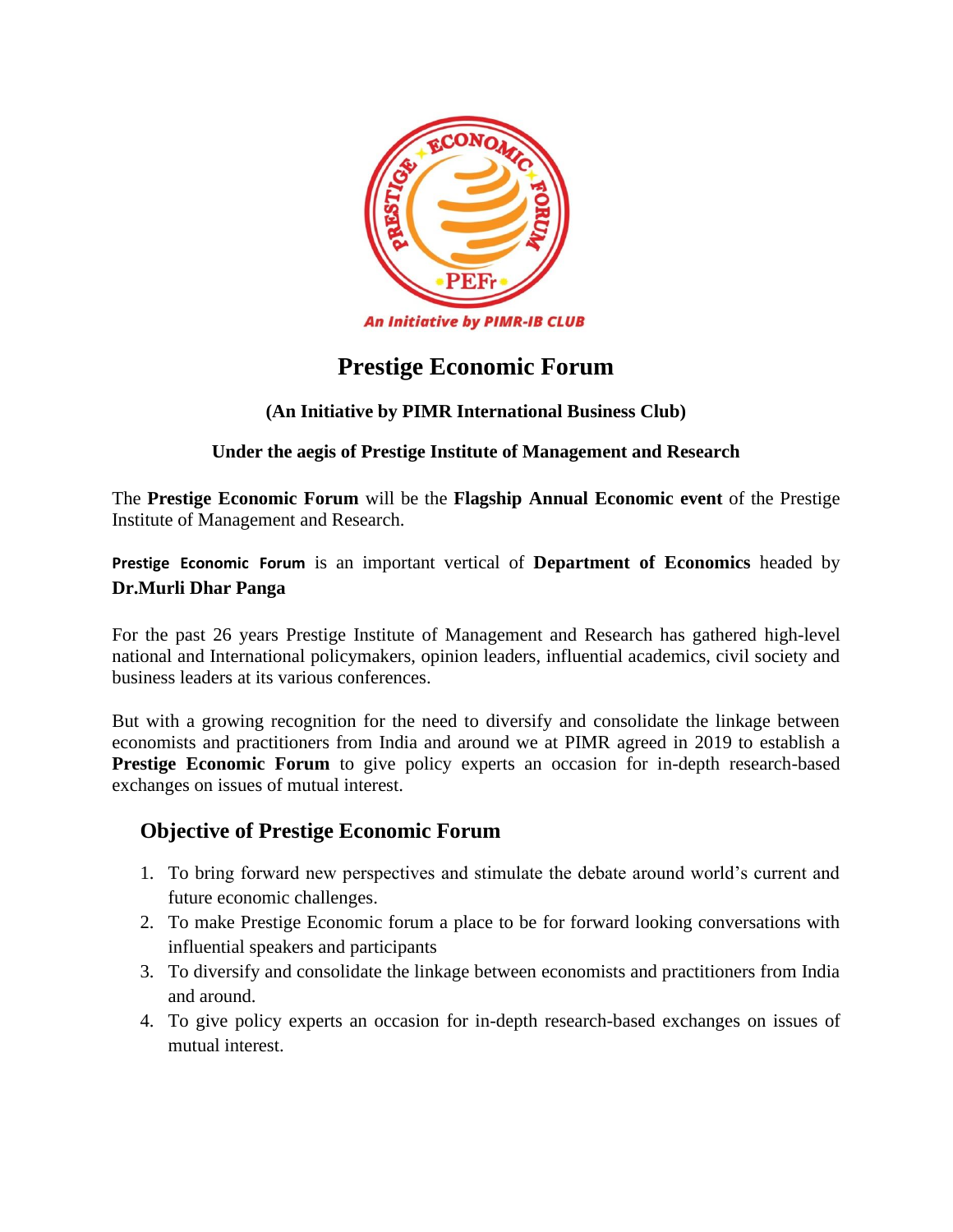We hope Prestige **Economic Forum** will remain at the forefront of the debate and exchange of ideas on the economic policies and strategy needed to kick-start the economic recovery.

The Forum's pledge to bring forward **new perspectives** and stimulate the debate around world's current and future economic challenges by making Prestige Economic forum a place to be for forward looking conversations with influential speakers and participants.

#### **Inaugurated on 5th August, 2020,**

The Guests Included

- 1. Mr. Dhiraj Nayyar (Chief Economist & Director, Policy, Vedanta Resources) Chief Guest
- 2. Mr.Partha Ray (Ex Director Central Europe, Ministry of External Affairs) Guest of Honor
- 3. Mr.Ashok Wadhawan (Chairman PLR Systems Pvt Ltd) Guest of Honor

In the exceptional economic circumstances caused by the coronavirus pandemic, and in order to ensure the health and safety of our audience, speakers and staff, **#Prestige Economic Forum 2020 launch** has been transformed into a digital event.

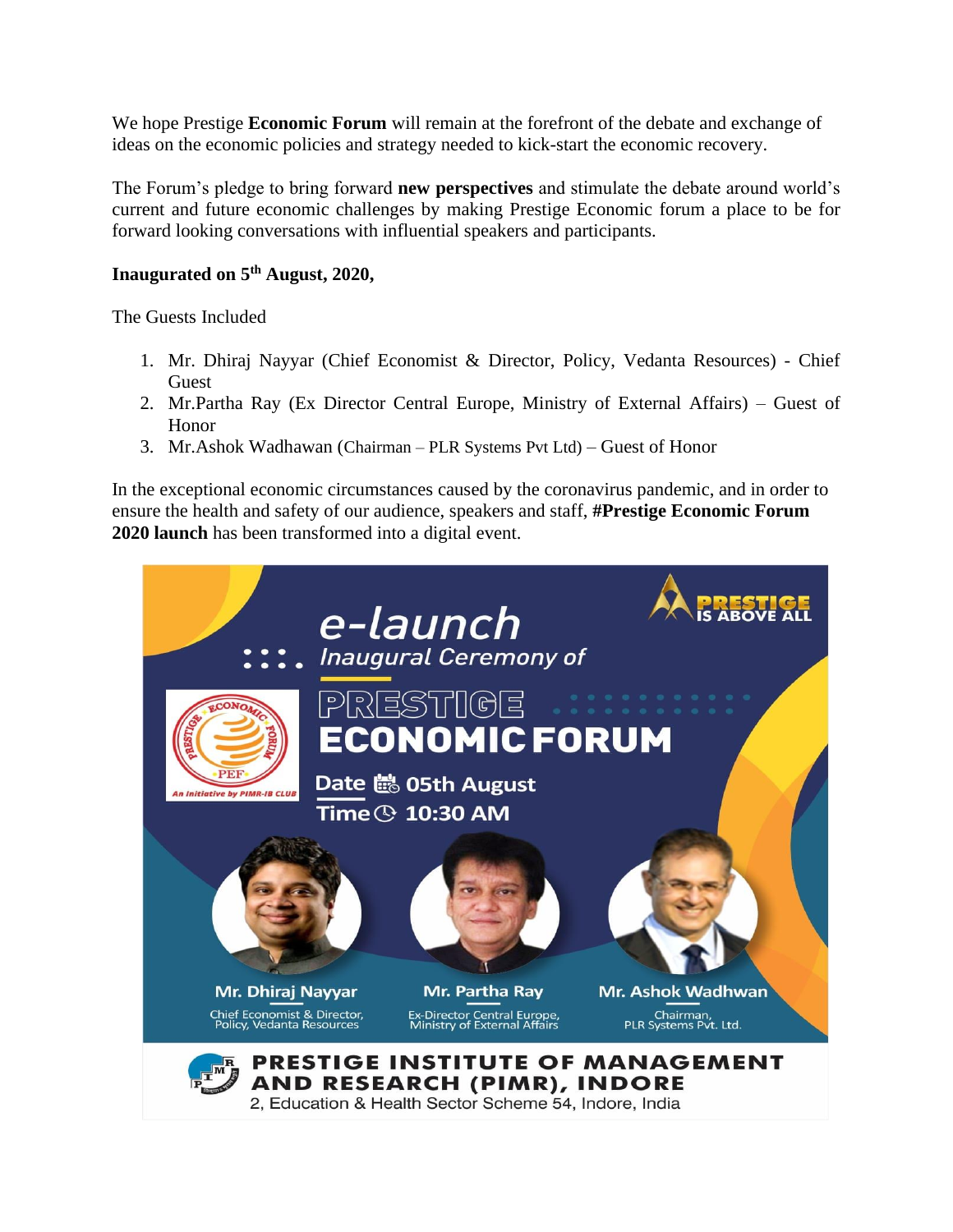## **Details of the Guests who were part of the Inauguration**



**Mr. Dhiraj Nayyar**

#### **Current Designation:**

Chief Economist & Director, policy, Vedanta Resources

#### **Former:**

- Officer on Special Duty & Head, Economics, Finance & Trade at NITI Aayog
- Managing Editor at The Quint
- Columnist at Bloomberg Opinion
- CEO, Think India, Editor at large, Firstpost.com at Network18
- Deputy Editor at India Today
- Senior Editor at Indian Express



**Mr. Partha Ray**

Ex-Director Central Europe, Ministry of External Affairs

In charge of Austria, turkey, Romania, Slovenia, Moldova, Albania, Montenegro Croatia

Director Central European Affairs,

[Ministry of External Affairs, India](https://in.linkedin.com/company/ministry-of-external-affairs-india?trk=public_profile_experience-item_result-card_subtitle-click)